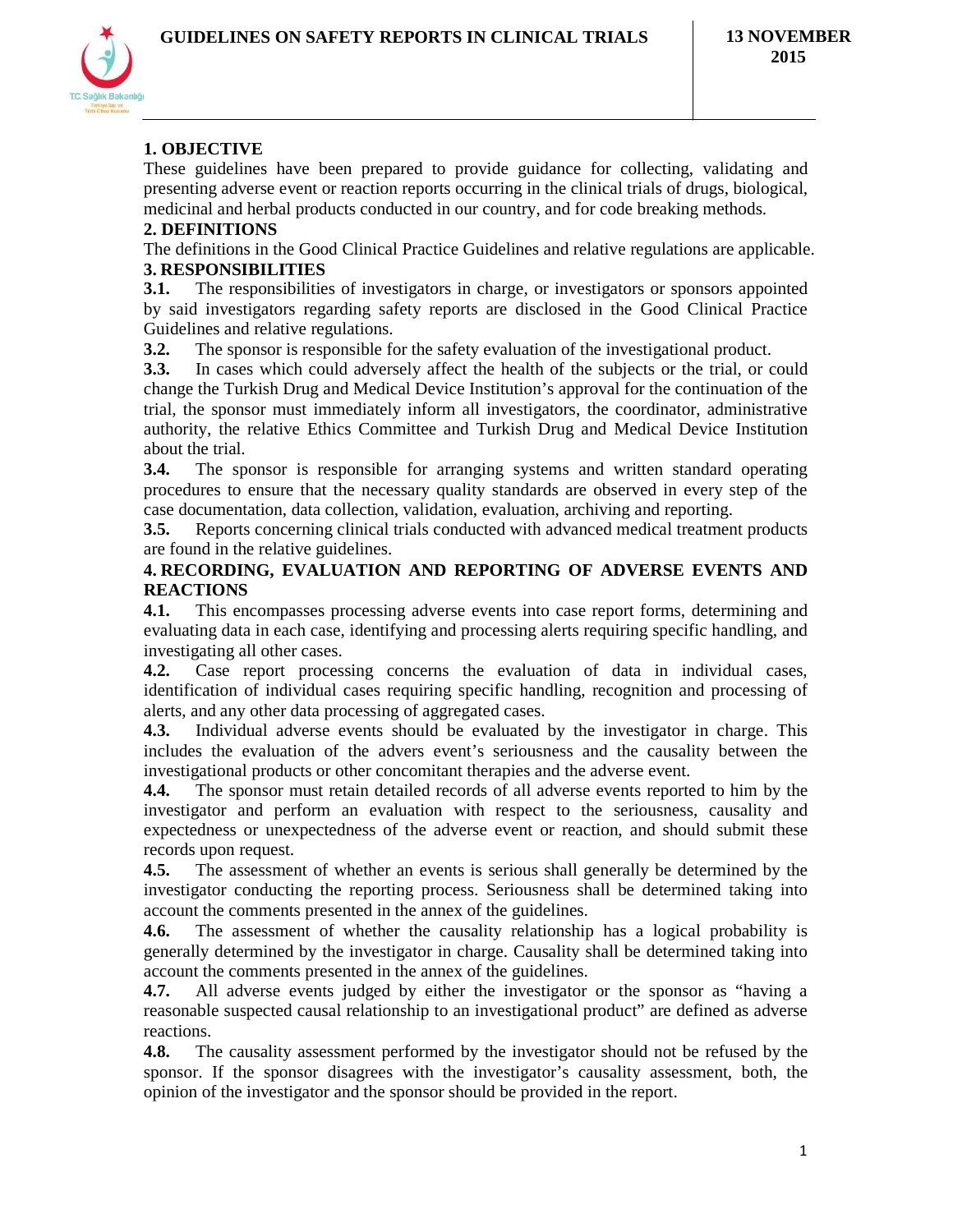

**4.9.** The investigator is responsible for reporting all serious adverse events occurring in the subjects taking part in the clinical trial to the sponsor. Unless indicated otherwise in the protocol or unless the investigator requests an extended follow-up on account of the relative Ethics Committee or Turkish Drug and Medical Device Institution, the investigator does not necessarily have to actively follow the subjects in terms of adverse events after the trial has ended.

**4.10.** The investigator should report to the sponsor when made aware of serious adverse events occurring in subjects after the trial has been terminated.

**4.11.** The investigator should immediately notify the sponsor of all adverse events not present in the protocol or Investigator's Brochure.

**4.12.** Adverse events or laboratory abnormalities identified in the protocol as critical to safety evaluation shall be reported to the sponsor according to the reporting requirements within the time periods specified in the protocol and relative regulations.

**4.13.** The investigator must submit any requested information (particularly in the case of death of a subject) to the relative Ethics Committee, Turkish Drug and Medical Device Institution, and sponsor.

**4.14.** The sponsor should enable the recording of all information regarding suspected unexpected serious adverse reactions, and the notification of these to the relative Ethics Committee and Turkish Drug and Medical Device Institution within the specified periods, and should inform the investigator responsible for this matter.

**4.15.** If the nature, seriousness, severity or outcome of the adverse reaction does not comply with the reference information, it shall be considered as "unexpected".

**4.16.** The expectedness of an adverse reaction shall be determined by the investigator's brochure for a non-authorised investigational product in our country, and reference document which is the summary of product characteristics or package insert for an authorised product in our country. The reference document should be specified in the trial protocol and should be present in the application document.

**4.17.** The standards of confidentiality must always be maintained and any relevant legislation on data protection must be followed during the notification and recording process.

**4.18.** The sponsor should report suspected unexpected serious advers reactions (SUSARs) according to the following situations through specifying the trial coordination centre and the public name of the trial:

**4.18.1.** All suspected unexpected serious advers reactions relating to the investigational product and comparator, arising in the relative trial,

**4.18.2.** SUSARs occurring in other trials conducted by the same sponsor with regard to the investigational product in our country or other countries; spontaneous reports from outside our country; SUSARs identified in a scientific journal; or SUSARs transferred from another regulatory authority to the sponsor should only be reported every 6 months as a *foreign based SUSARs* line listing.

**4.19.** Safety issues which could change the current benefit-risk assessment of the investigational product, or could require changes to be made in administering the investigational product or conducting the entire trial. For example:

**4.19.1.** An increase or qualitative change in the incidence of the clinically significant, expected serious adverse reaction,

**4.19.2.** Post-investigational SUSARs occurring after the subject's completion of the clinical trial and reported to the sponsor by the investigator,

**4.19.3.** New events that develop depending on conducting the trial or the developing the investigational product, and have a possibility of affecting subject safety. For example:

**4.19.3.1.** Serious advers event that could be related to the trial methods and could change how the trial is conducted,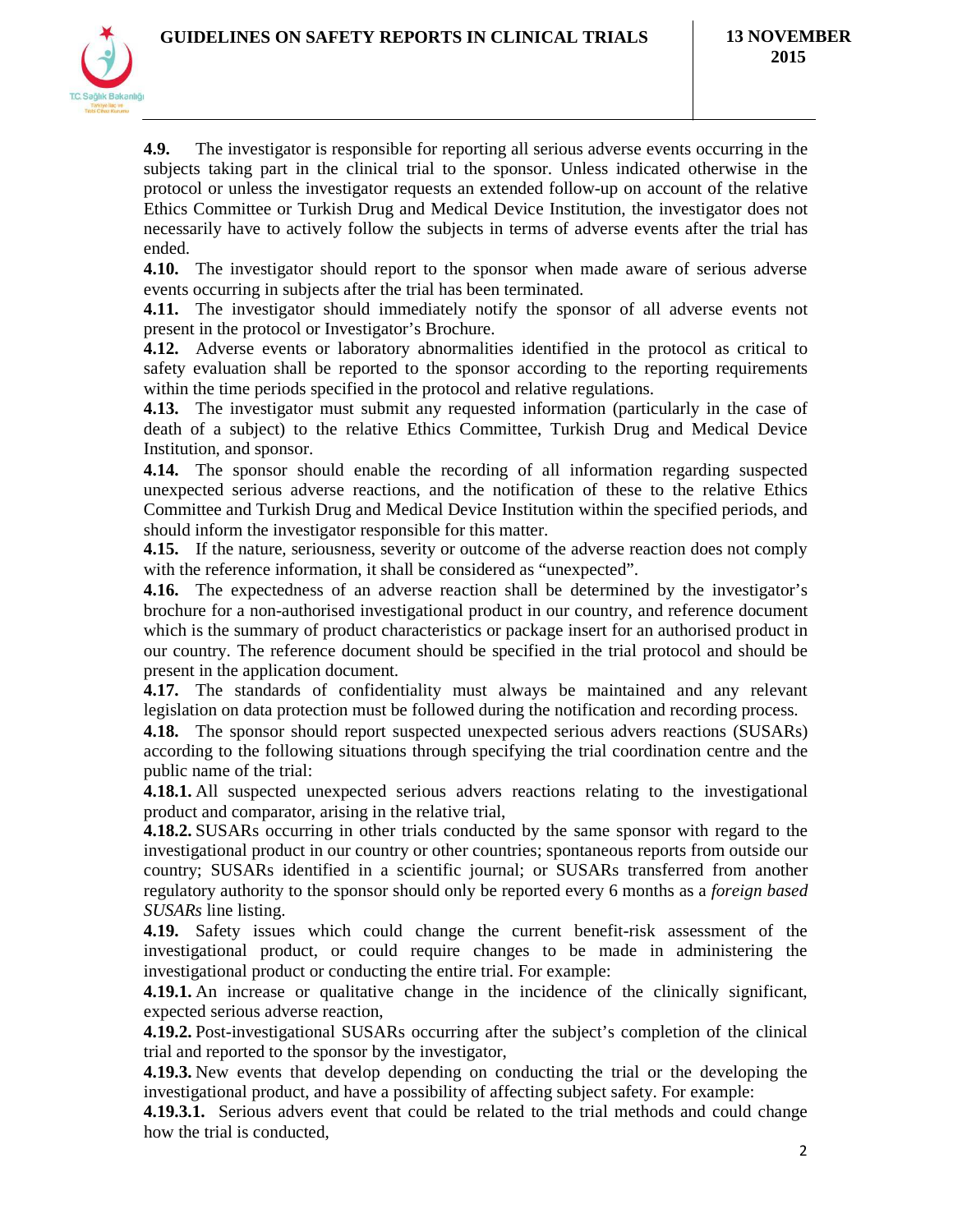

**4.19.3.2.** Causing a serious risk for the subject population e.g., lack of efficiency in the investigational product used in the treatment of a life-threatening disease,

**4.19.3.3.** The presence of a major safety finding belonging to a newly completed animal trial,

**4.19.3.4.** All safety findings causing the trial to be suspended or temporarily suspended in trials conducted with the same investigational product in a different country by the same sponsor,

**4.19.4.** Independent Data Monitoring Committee suggestions, if available, which are applicable for the safety of the subjects.

**4.20.** Expedited reporting is not usually required for non-serious adverse reactions.

**4.21.** The sponsor should report the relevant information regarding the SUSARs which could adversely affect the safety of subjects to all the investigators enrolled in the trial.

**4.22.** The investigator should report the relevant information regarding the SUSARs which could affect the safety of subjects.

**4.23.** The sponsor must report to the relative Ethics Committee and Turkish Drug and Medical Device Institution all SUSARs associated with a comparator product in the concerned clinical trial even if this product is authorised in our country.

**4.24.** When SUSARs are associated with the placebo (e.g. reaction due to an excipient), it is the sponsor's responsibility to report such cases.

**4.25.** The sponsor should inform the Turkish Drug and Medical Device Institution within the periods specified in the relative regulations after being initially informed of the minimum reporting criteria.

**4.26.** The follow-up information of each case should be sought and the report should be completed as fast as possible. The sponsor should communicate the follow-up information to the relevant Ethics Committee and Turkish Drug and Medical Device Institution within eight days of receiving it.

**4.27.** The sponsor should inform the relevant Ethics Committee and Turkish Drug and Medical Device Institution about all the statements and reports regarding safety issues within the periods specified in the relative regulations. Additional follow-up information should be provided in the shortest period. The sponsor should also inform all investigators about the issue. However, foreign based SUSARs must be reported at least once every 6 months as a line listing.

**4.28.** Information on the final description and evaluation of an adverse reaction report may not be complete within the required time frames for reporting. For regulatory purposes, initial reports should be submitted within the specified periods as soon as the following minimum criteria are met:

**4.28.1.** a suspected investigational product

**4.28.2.** an identifiable subject (e.g. subject code number)

**4.28.3.** an adverse event assessed as serious and unexpected, and for which there is a reasonable suspected causal relationship

**4.28.4.** an identifiable reporting source

**4.28.5.** a protocol number, if applicable.

**4.29.** In case of incomplete information during the initial reporting, all the appropriate information for an adequate analysis of causality should be sought from the reporter or other available sources. The sponsor should report further information after receiving it as followup reports. In certain cases, it may be appropriate to conduct a follow-up of the long-term outcome of a particular reaction.

**4.30.** The preferred method for reporting to the relevant Ethics Committee and Turkish Drug and Medical Device Institution should be via fax or written reports. The reports made via fax are then required to be submitted as a written report. An exemplary letter regarding the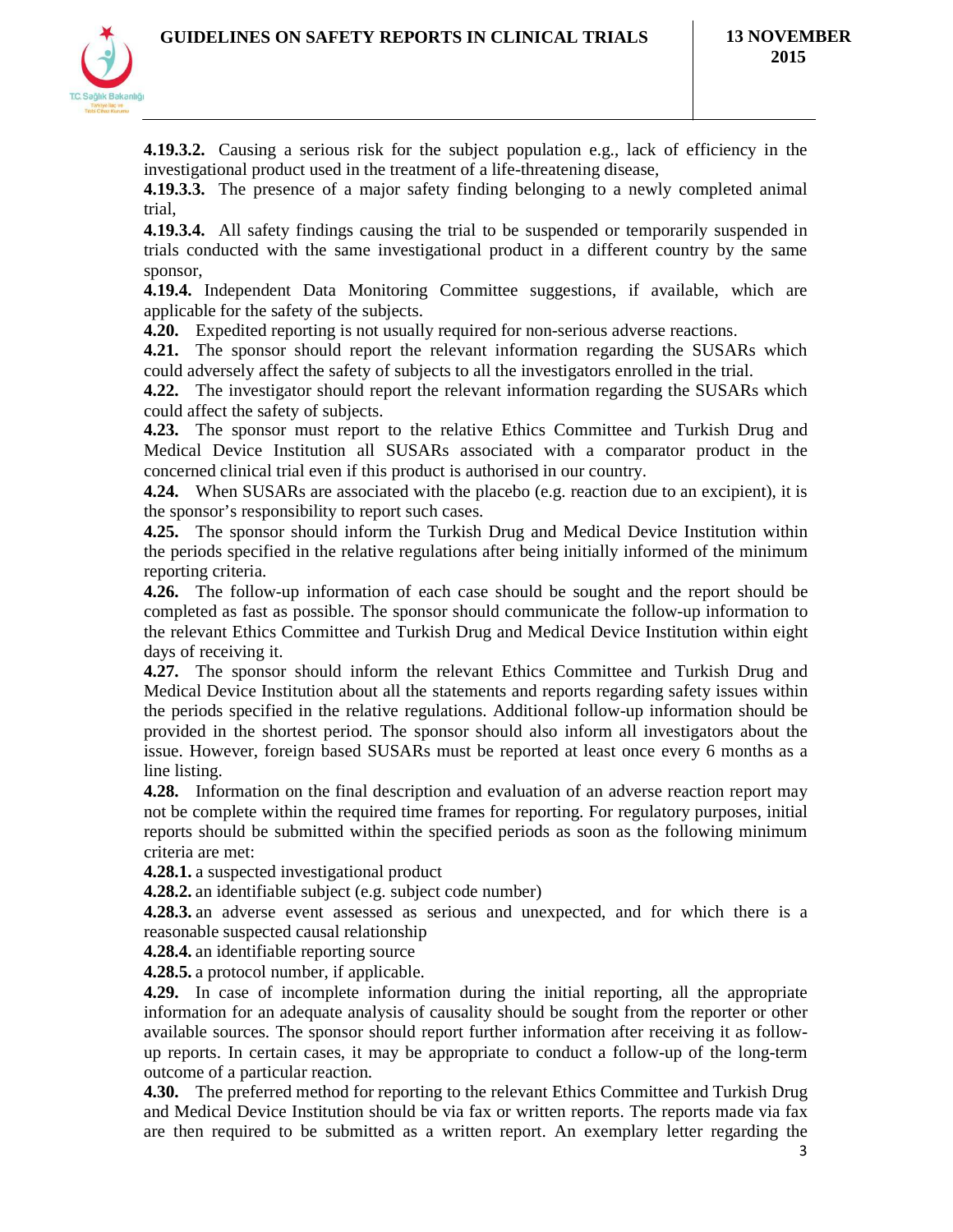

notification of these reports is found on the website of the Turkish Drug and Medical Device Institution.

**4.31.** The CIOMS-I (Council for International Organizations of Medical Sciences) form is the standard form for the reports. Furthermore, other forms may be used through being stated in the trial application but the basic information or data specified in the annex of the guidelines should be present in the report.

**4.32.** All SUSARs from other countries are submitted to the relevant Ethics Committee and Turkish Drug and Medical Device Institution at least every 6 months as a line listing accompanied by a brief report by the sponsor highlighting the main points of concern.

**4.33.** All kinds of changes which increase the subjects' risk, and all kinds of new cases which could adversely affect the subjects' safety or conduct of the trial should be submitted to the relevant Ethics Committee and Turkish Drug and Medical Device Institution as soon as possible, i.e. no later than 15 days.

**4.34.** Each SUSAR report (initial report and follow-up report) should contain information to enable understanding whether the report is the same (duplicate) or not. The identification code of the subject who experienced a SUSAR should be unique in the same trial whatever the number of SUSARs and the time at which they occurred. If duplicates are identified by the sponsor, the relevant Ethics Committee and Turkish Drug and Medical Device Institution shall be informed accordingly.

**4.35.** The sponsor must inform all the concerned investigators of findings which could adversely affect the safety of the subjects. If appropriate, said information may be gathered in a SUSAR line listing. A brief summary of the safety profile to be released regarding the investigational product should be added to this line listing.

**4.36.** In the case of blind/masked trials, the line listing should include data concerning all SUSARs regardless of which investigational product is administered. Thus, the blindness is maintained if possible and applicable, and the risk of informing the investigators about the identity of the investigational product is avoided.

**4.37.** If a significant safety issue is identified in the analysis of an individual case report or aggregate data, the sponsor must inform all investigators as quickly as possible. The temporary suspension of the trial or the course of a clinical trial including amendments regarding safety in the trial protocol or a safety issue which has an effect on the development project should be reported to the investigators.

**4.38.** The expectedness of an adverse reaction is determined by the sponsor's reference safety information. This should not be conducted based on what could be expected from the pharmacological properties of a medicinal product, but previously observed events.

**4.39.** The reference safety information is found in the summary of product characteristics (SPC)/package insert or investigator's brochure. The application along with the letter submitted to the Turkish Drug and Medical Device Institution and relative Ethics Committee should refer to the reference safety information.

**4.40.** If the reference safety information is present in the investigator's brochure, the investigator's brochure should include a section clearly describing these effects. This section should include information regarding the frequency and nature of adverse reactions.

**4.41.** Reference safety information may change during the conduct of the trial. This is a typical significant change. The reference safety information version from when the SUSAR occurred is valid for the SUSAR report. Thus, a change in the reference safety information affects the number of adverse events to be reported as a SUSAR.

### **5. MANAGING REPORTS OF ADVERSE EVENTS OR REACTIONS IN BLINDED/MASKED TRIALS**

**5.1.** It is desirable to retain the blindness for all subjects enrolled in the trial prior to the results analysis of the trial. However, a serious adverse event may become to be a serious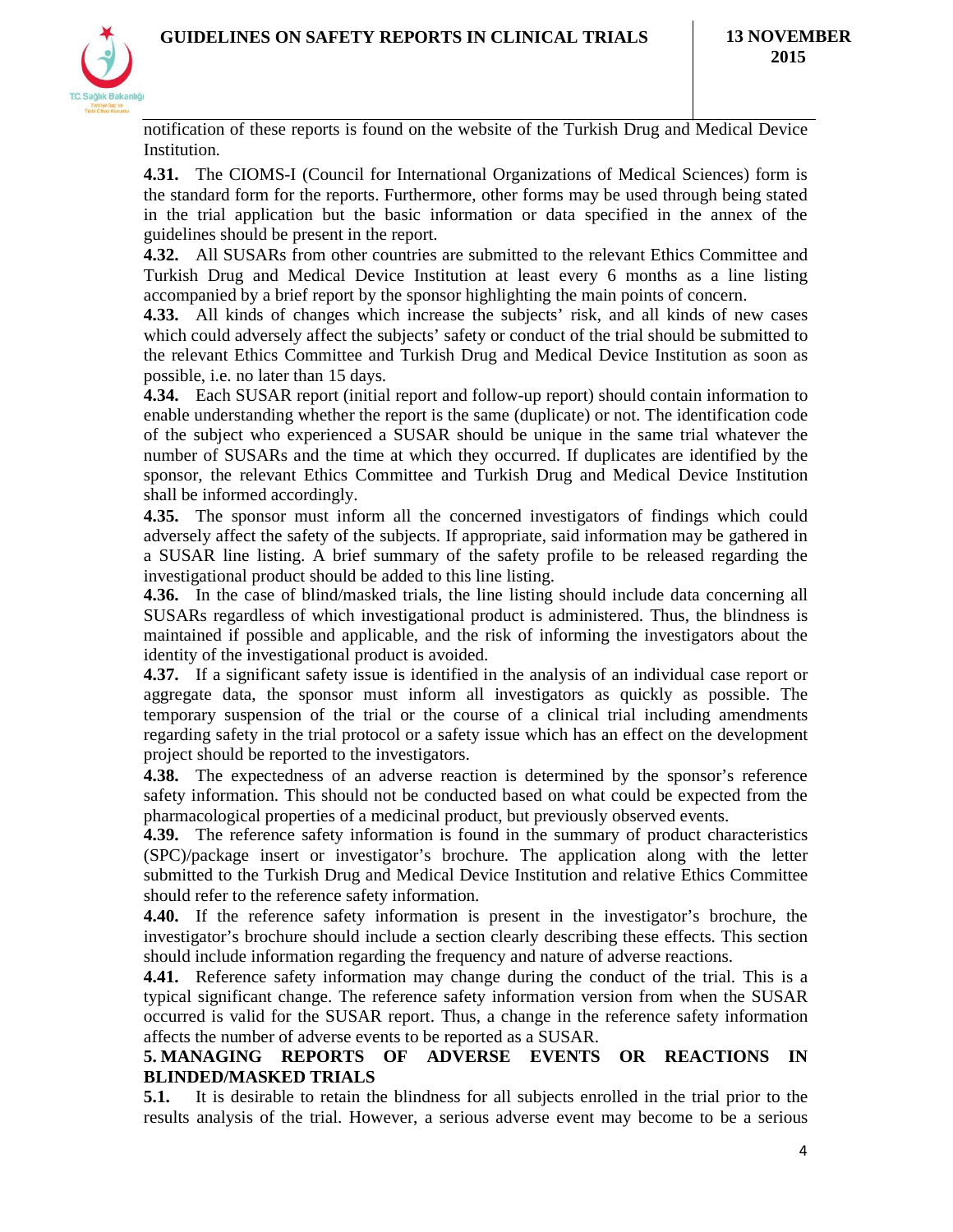

adverse reaction. In this case, the blind may be broken only for that subject by the sponsor even if it has not been removed by the investigator.

**5.2.** If possible, the blind should be maintained for the personnel responsible for dataanalysis and interpretation of the results once the study has been completed.

**5.3.** The unblinding of a single subject by investigators can be performed if it is related to the safety of the subject.

**5.4.** In a blind/masked trial, the seriousness, expectedness and causal relationship of the adverse event should be evaluated assuming that the investigational product caused said reaction. If the case appears to meet the SUSAR criteria, the blinding should be broken and one of the following three possibilities must be considered:

**5.4.1.** *If the product administered to the subject is the investigational product used in the trial*, the case should be reported as a SUSAR to the relevant Ethics Committee and Turkish Drug and Medical Device Institution.

**5.4.2.** *If the product administered to the subject is a comparator with a marketing authorisation in our country*, the adverse reaction should be reassessed for expectedness according to the summary of product characteristics or package insert.

**5.4.3.** *If the adverse reaction is unexpected*, it should be reported as a SUSAR.

**5.5.** Reporting the SUSARs are associated with a placebo after unblinding is the sponsor's responsibility.

#### **6. MANAGING REPORTS OF ADVERSE EVENTS OR REACTIONS IN CLINICAL TRIALS CONCERNING HIGH MORBIDITY AND HIGH MORTALITY DISEASES**

**6.1.** In clinical trials concerning high morbidity and high mortality diseases, efficacy endpoints or mortality could be reported as adverse reactions and the integrity of the trial may be compromised when the blind is broken. Under such circumstances, it may be appropriate to reach an agreement to not unblind through considering the adverse reaction disease-related on condition that the Turkish Drug and Medical Device Institution and relevant Ethics Committee are informed in advance and that consent is received from the Turkish Drug and Medical Device Institution and relevant Ethics Committee. Methods for reporting such adverse reactions must be clearly defined.

**6.2.** In clinical trials concerning high morbidity and high mortality diseases, sponsors are encouraged to appoint an Independent Data Monitoring Committee (IDMC) to give advice on reviewing safety data on the ongoing trial on a regular basis and when necessary recommending to the sponsor whether to continue, modify or terminate the trial.

**6.3.** The composition and operation of an Independent Data Monitoring Committee must be described in the protocol. The opinion and recommendations of the Data Monitoring Committee should be notified the sponsor to the relevant Ethics Committee and Turkish Drug Medical Device Institution as a report. However cases of SUSARs, in these same studies, that are not efficacy endpoints should be reported as usual.

# **7. ANNUAL SAFETY REPORTS**

**7.1.** The sponsor shall submit all current new safety information which will emerge during the reporting period as well as reports of adverse events or reactions to a relevant Ethics Committee and the Turkish Drug and Medical Device Institution once a year throughout a clinical trial, or upon request as a safety report with the exemplary letter published on the website of the Turkish Drug and Medical Device Institution.

**7.2.** If the sponsor conducts numerous trials with the same investigational product, the annual safety report should include a brief general analysis of the actual safety profile of the investigational product based on experience gained from all trials conducted by the sponsor and all current data.

**7.3.** The reference safety information in force at the beginning of the reporting period should be provided in the report annex.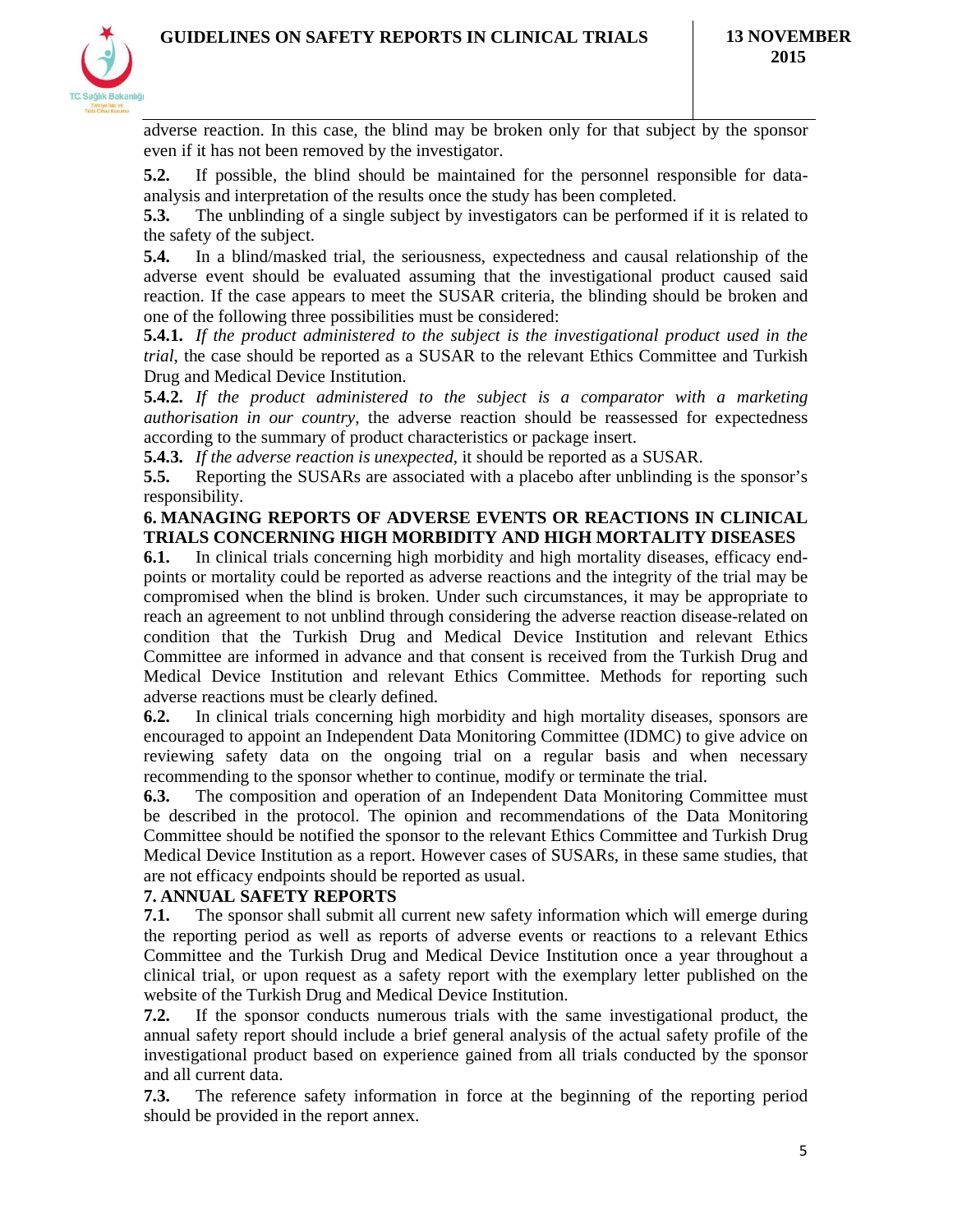

**7.4.** The reference safety information in force at the beginning of the reporting period is considered as reference safety information throughout the reporting period.

**7.5.** If significant changes are made to the reference safety information throughout the reporting period, these should be provided as a list in the annual safety report.

**7.6.** The annual safety report should consist of three parts:

**7.6.1.** *Part 1:* Report of the subjects' safety in the concerned trial.

**7.6.1.1.** Along with his/her personal view, the sponsor should present a brief safety analysis and benefit-risk assessment regarding the clinical trial; should notify all new (not previously present in the investigator's brochure or package insert/summary of product characteristics) findings concerning the safety of the treatments, and known by the sponsor; and should provide an analysis assessing the effects of these in terms of the subjects. Views and suggestions from the Independent Data Monitoring Committee, if any, should also be attached to the report.

**7.6.1.2.** The possible effects for the clinical trial population should be analysed as well as the safety profile of the tested investigational product and its implication for subjects, taking into account all available safety data. The following points should be considered:

- relation of the dose and duration of the treatment

- reversibility of the effect

- evidence of previously unidentified toxicity in the subjects

- increased frequency of toxicity

- overdose and its treatment

- interactions or other associated risks factors

- any specific safety issues related to special populations, such as the elderly, children or any other at risk groups

- positive and negative experiences during pregnancy or lactation

- abuse

- risks which might be associated with the investigation or diagnostic procedures used in the clinical trial
- risks which might be associated with insufficient quality of the investigational product.

**7.6.1.3.** The report should also consider results of non-clinical studies or other experience with the investigational product and other experiences that are likely to affect the subjects' safety.

**7.6.1.4.** Measures previously or currently proposed to minimise present risks, if available, should be elaborated.

**7.6.1.5.** A detailed rationale for whether or not it is necessary to amend or update the protocol, consent form, patient information insert and the investigator's brochure should be given. This report will not replace the request for protocol amendments.

**7.6.1.6.** Finally, the risk-benefit evaluation of the clinical trial should be provided.

**7.6.2.** *Part 2:* A line listing of all suspected serious adverse reactions (including all SUSARs) that occurred in the concerned trial.

**7.6.2.1.** The annual report should include a line listing regarding all suspected serious adverse reaction reports reported during the trial.

**7.6.2.2.** The line listing provides key information but not necessarily all the details usually collected on individual cases.

**7.6.2.3.** It should include each subject only once regardless of how many adverse reactions are reported for the case. If there is more than one reaction in a subject, they should all be mentioned but the adverse reactions should be listed in terms of severity (sign, symptom or diagnosis) as judged by the sponsor. It is possible that the same subject may experience different adverse reactions on different occasions.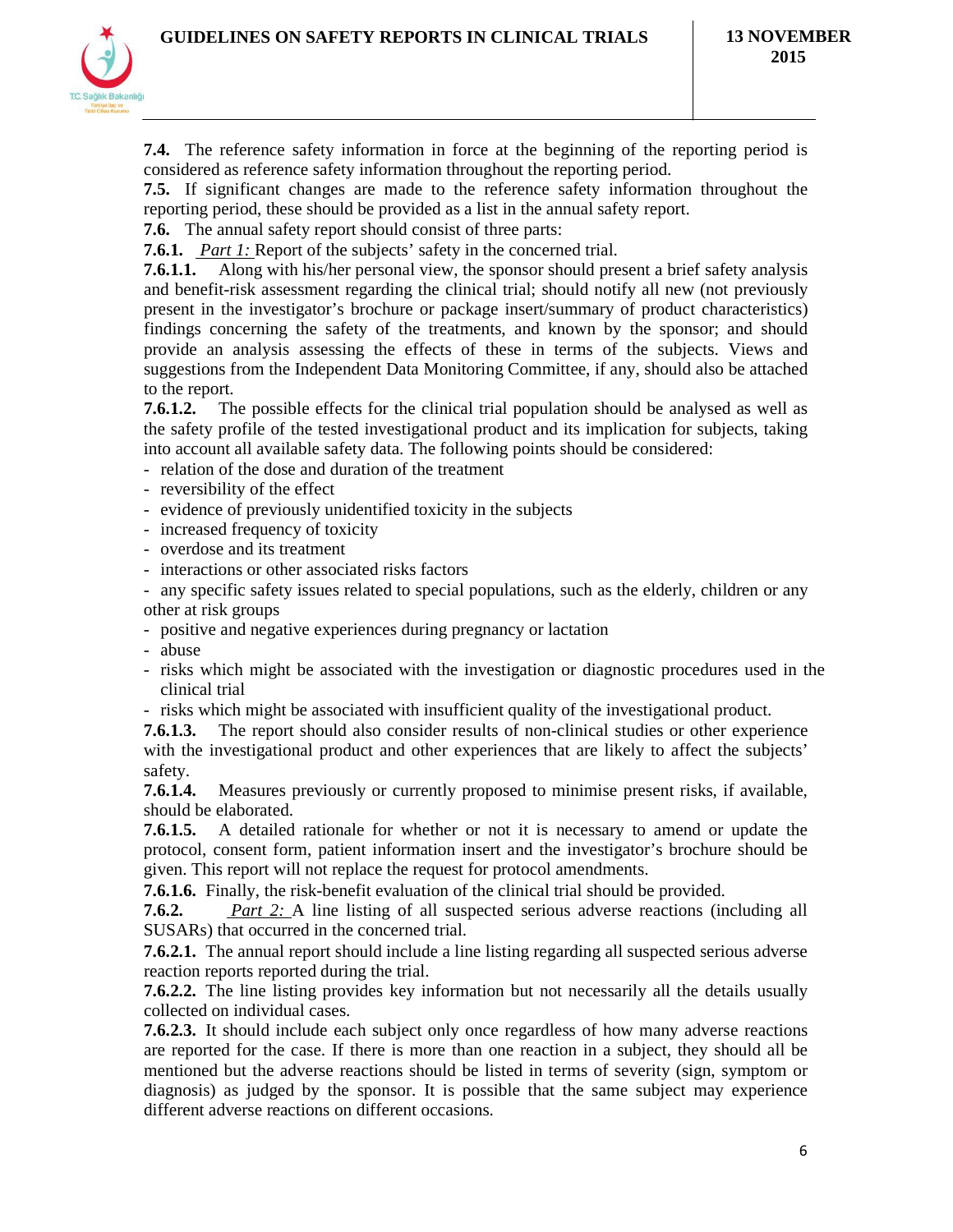

Such experiences should be treated as separate reports. Under such circumstances, the same subject might be included in a line listing more than once. This case should be specified in the line listings.

**7.6.2.4.** Cases should be tabulated by body system (standard organ system classification scheme).

**7.6.2.5.** There should be one listing for each trial, but separate listings might be provided for the active comparator or placebo, or when appropriate and relevant for other reasons (e.g. in cases where different formulations, indications or routes of administration are studied in the same trial).

**7.6.3.** *Part 3:* An aggregate summary tabulation of suspected serious adverse reactions that occurred in the concerned trial.

**7.6.3.1.** In addition to individual cases' line listings provided in part 2, summary tabulations of all serious adverse reactions that occurred during the trial should be provided to allow an overview of the trial. In said tabulations, serious adverse reaction terms for signs, symptoms or diagnoses should be presented. When the number of cases is very small, a narrative description would be more suitable.

**7.6.3.2.** The aggregate summary tabulation should specify the number of reports:

- for each body system

- for each adverse reaction term

- for each treatment arm, if applicable (investigational product, comparator or placebo).

**7.6.3.3.** The unexpected adverse reaction terms should be clearly identified in the tabulation. The table in the annex of the guidelines can be used.

**7.7.** The reporting time frame for annual reports starts with the date of the first authorisation of the clinical trial by the Turkish Drug and Medical Device Institution. The data cut off point should be prepared based on the approval date of the clinical trial conducted in our country with the relative investigational product.

**7.8.** The anniversary of this date is designated as the cut off for data to be included in the annual safety report. The sponsor should submit the annual reports within 70 days of the data lock point.

**7.9.** Even if the sponsor is conducting numerous clinical trials with the same investigational product, the sponsor should separately prepare the safety reports for each trial, including necessary information regarding all these trials.

**7.10.** The first-in-man trial, bioequivalence and bioavailability studies and subsequent safety report in the short term metabolism or pharmacokinetic studies should be notified within 90 days of the end of trial. This report should contain the minimum line listing, aggregate summary tabulations, if appropriate, and a statement regarding the subjects' safety.

#### **8. REPEALED REGULATIONS**

"Guidelines on the Collection, Verification and Submission of Reports on Adverse Events/Reactions Arising During Clinical Trials of Drugs and Biological Products" which was enforced with the Official Approval no. 95052 on 06.08.2014 has been repealed and changed to "Guidelines for Safety Reports in Clinical Trials".

#### **9. ENFORCEMENT**

These Guidelines are enforced on their approval date.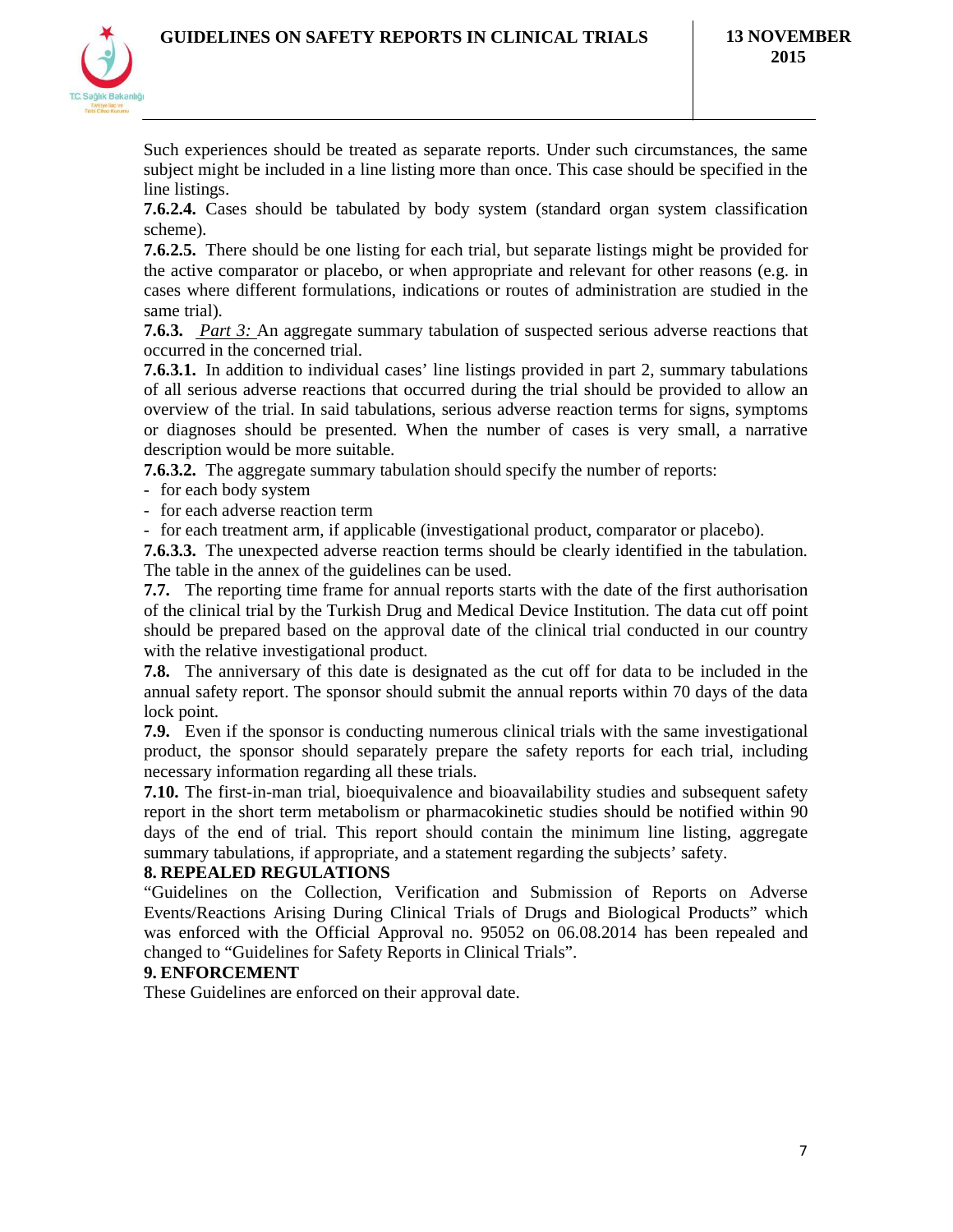

# **10. ANNEXES**

### **ANNEX -1: COMMENTS ON DEFINITIONS AND ABBREVIATIONS**

 Relevant Investigators: Investigators which are actively involved in conducting clinical trials. Severe-serious: The term "severe" is generally used to describe the intensity (severity) of a specific event.

# **ANNEX -2: SUSAR REPORT DATA**

- **1.** Clinical trial:
- **1.1.** Protocol number of the clinical trial, if available
- **2.** Subject's details:
- **2.1.** Sponsor's subject identification number
- **2.2.** Subject initials
- **2.3.** Gender
- **2.4.** Age or date of birth
- **2.5.** Weight
- **2.6.** Height
- **3.** Suspected investigational product:
- **3.1.** Name of the investigational product or brand name as reported
- **3.2.** International Non-proprietary Name (INN)
- **3.3.** Batch number
- **3.4.** Indication(s) for which suspected investigational product was used
- **3.5.** Dosage form and strength
- **3.6.** Daily dose and regimen (specify units e.g. mg, ml, mg/kg)
- **3.7.** Route of administration
- **3.8.** Starting date and time of day
- **3.9.** Stopping date and time, or duration of treatment
- **3.10.** Unblinding: yes/no/not applicable. The results thereof if the answer is yes.
- **4.** Other treatment(s):

**4.1.** For concomitant medicinal products (including non-prescription/OTC medicinal products) and non-medicinal products provide the same information as listed for the third article.

- **5.** Evaluation of causality:
- **5.1.** Investigator's evaluation of causality
- **5.2.** Sponsor's evaluation of causality
- **5.3.** Remarks
- **6.** Details of suspected Adverse Drug Reaction(s):

**6.1.** Full description of reaction(s) including body site and severity, as well as the criteria for regarding the report as serious should be given. In addition to a description of the reported signs and symptoms, attempts should be made to establish the reaction as soon as possible.

- **6.2.** Reactions in MedDRA terminology (lowest level term)
- **6.3.** Start date and time of onset of the reaction
- **6.4.** End date and duration of the reaction
- **6.5.** De-challenge and re-challenge information of the drug
- **6.6.** Setting (e.g. hospital, out-patient clinic, home) where the adverse reaction is observed

**6.7.** Outcome: Information on recovery and any sequelae; which specific tests or treatment may have been required and their results; cause of death for a fatal outcome, and information on its possible relationship with the suspected reaction should be provided. Any autopsy or other post-mortem findings should also be provided when available.

**6.8.** Other information: Any relevant information to facilitate the assessment of the case. For example, medical history including allergy, drug or alcohol abuse, family history, findings from special investigations.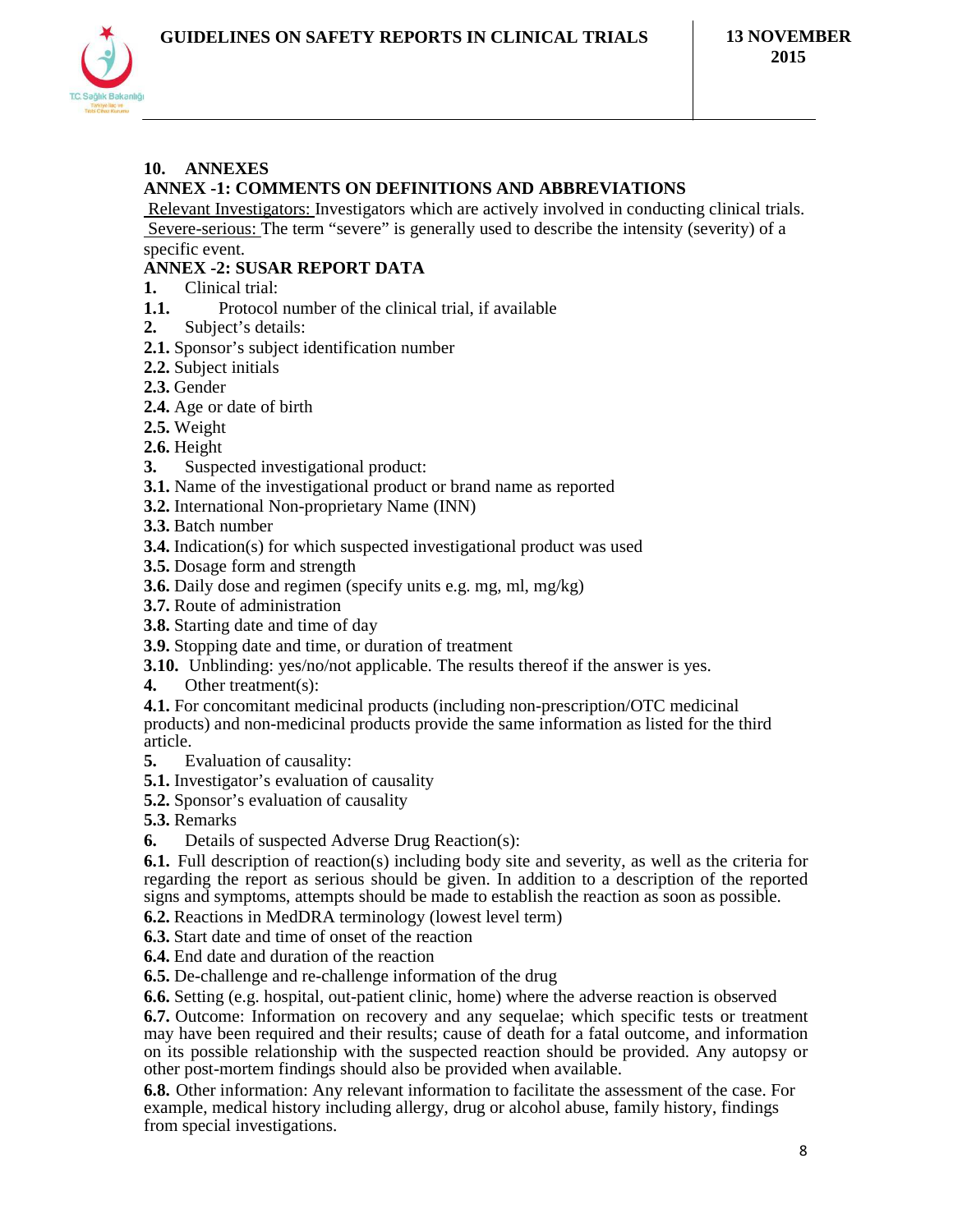

- **7.** Details on the reporter of the event or suspected adverse reaction:
- **7.1.** Name
- **7.2.** Address
- **7.3.** Telephone number
- **7.4.** Profession (speciality)
- **8.** Sponsor details and other details:
- **8.1.** Date of this report
- **8.2.** Source of report: Clinical trial/literature information/other (provide a copy if the source
- of the report is literature)
- **8.3.** Date on which the report was first received by the sponsor
- **8.4.** Country in which the reaction occurred
- **8.5.** Type of report filed to authorities: initial or follow-up (first follow-up, second follow-up, etc.)
- **8.6.** Name and address of sponsor/manufacturer/company

**8.7.** Name, address, telephone number and fax number of the person responsible for reporting to the sponsor

**8.8.** Case reference number (ID number of the sponsor/manufacturer for the case. This number must be the same for relative initial and follow-up reports on the same case.) **ANNEX -3: CONTENT OF LINE LISTING**

The line listing should include the following information in each case:

- **1.** Public name of the clinical trial
- **2.** Subject's identification number in the trial
- **3.** Case reference number (Case-ID Information-Number) in the sponsor's safety database for medicinal products
- **4.** Country in which the case occurred<br>**5.** Age and sex of trial subject
- **5.** Age and sex of trial subject
- **6.** Daily dose of investigational product (dosage form and route of administration)
- **7.** Date of onset of the adverse reaction (if not available, best estimate of time to onset from therapy initiation) (Calculation of time lag for an adverse reaction known to occur after cessation of therapy, if possible)

**8.** Dates of treatment (if not available, estimate of closest time of treatment)

**9.** Adverse reaction: Description of the reaction as reported, and making a diagnosis with the signs and symptoms, if possible

**10.** Patient's outcome (recovery, sequelae, death, unknown)

**11.** Comments

**12.** The evaluation of results regarding no blinding/masking as per the reference document in force at the beginning of the period covered by the report, in the case of SUSARs without there being blinding/masking.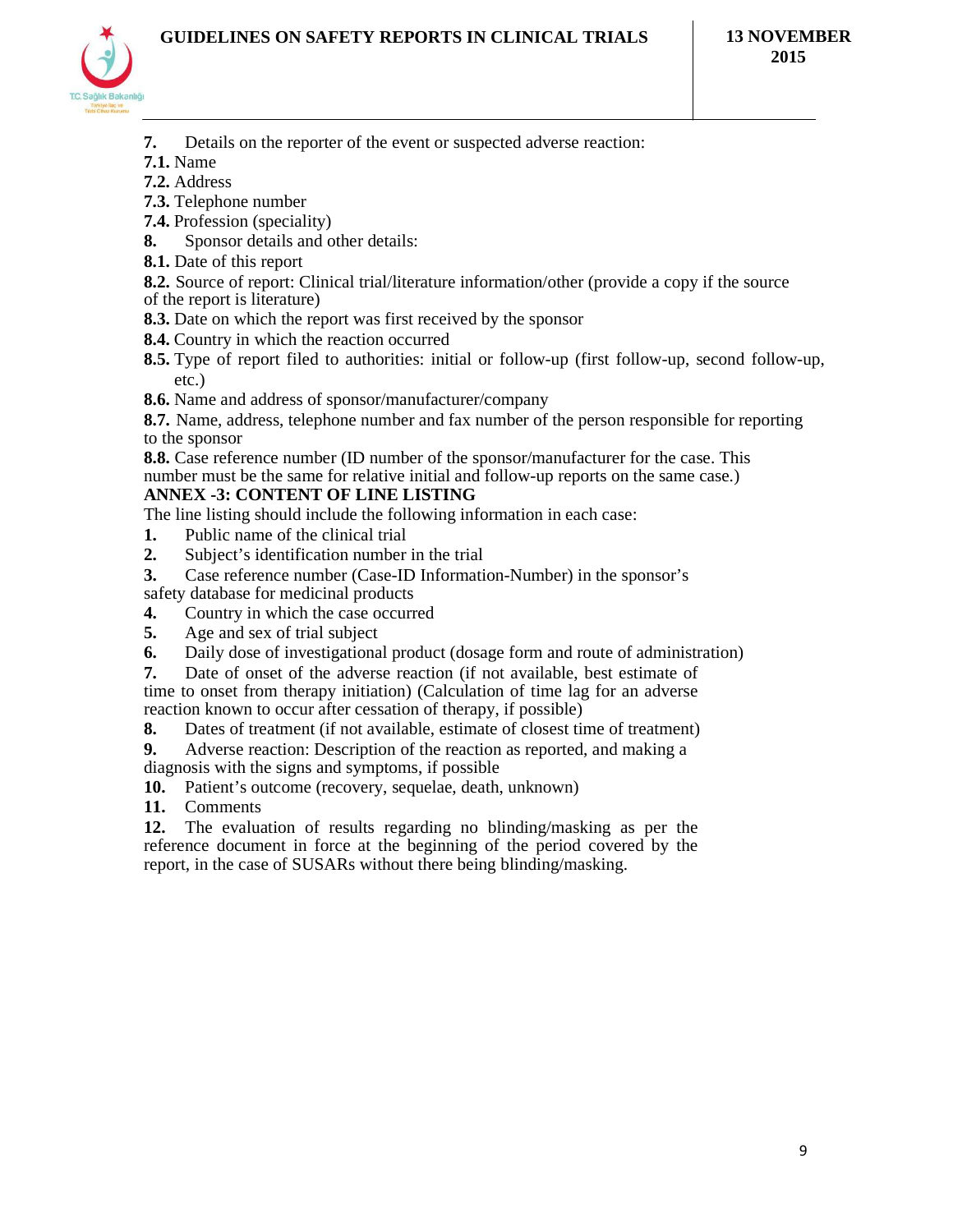# **ANNEX -4: EXAMPLE FOR AN AGGREGATE SUMMARY TABULATION**

| Body system/ADR term | Verum | Placebo        | <b>Blinded</b> |
|----------------------|-------|----------------|----------------|
| <b>CNS</b>           |       |                |                |
|                      |       |                |                |
| Hallucinations*      | $2**$ | $\overline{2}$ | $\mathbf{0}$   |
|                      |       |                |                |
| Confusion*           | 1     | 1              | $\mathbf{0}$   |
|                      |       |                |                |
| .                    |       |                |                |
|                      |       |                |                |
| Sub-total            | 3     | 3              | $\overline{0}$ |
| <b>CV</b>            |       |                |                |
|                      |       |                |                |
| $\cdots$             |       |                |                |
|                      |       |                |                |
|                      |       |                |                |
|                      |       |                |                |
| Sub-total            |       |                |                |

\* indicates an example of a SUSAR

\*\* indicated the number of reports according to the terms (signs, symptoms and diagnoses)

|  |  | The Dates and Issues on Which the Changes to the Guidelines Were Published |
|--|--|----------------------------------------------------------------------------|
|  |  |                                                                            |

|    | <b>Date</b> | <b>Issue</b> |
|----|-------------|--------------|
| 1. | 28.01.2009  | 616          |
| 2. | 20.04.2009  | 2716         |
| 3. | 22.10.2009  | 6829         |
| 4. | 16.03.2010  | 1577         |
| 5. | 24.12.2010  | 8066         |
| 6. | 05.09.2011  | 7668         |
| 7. | 19.04.2013  | 43659        |
| 8. | 10.05.2013  | 50838        |
| 9. | 06.08.2014  | 95052        |